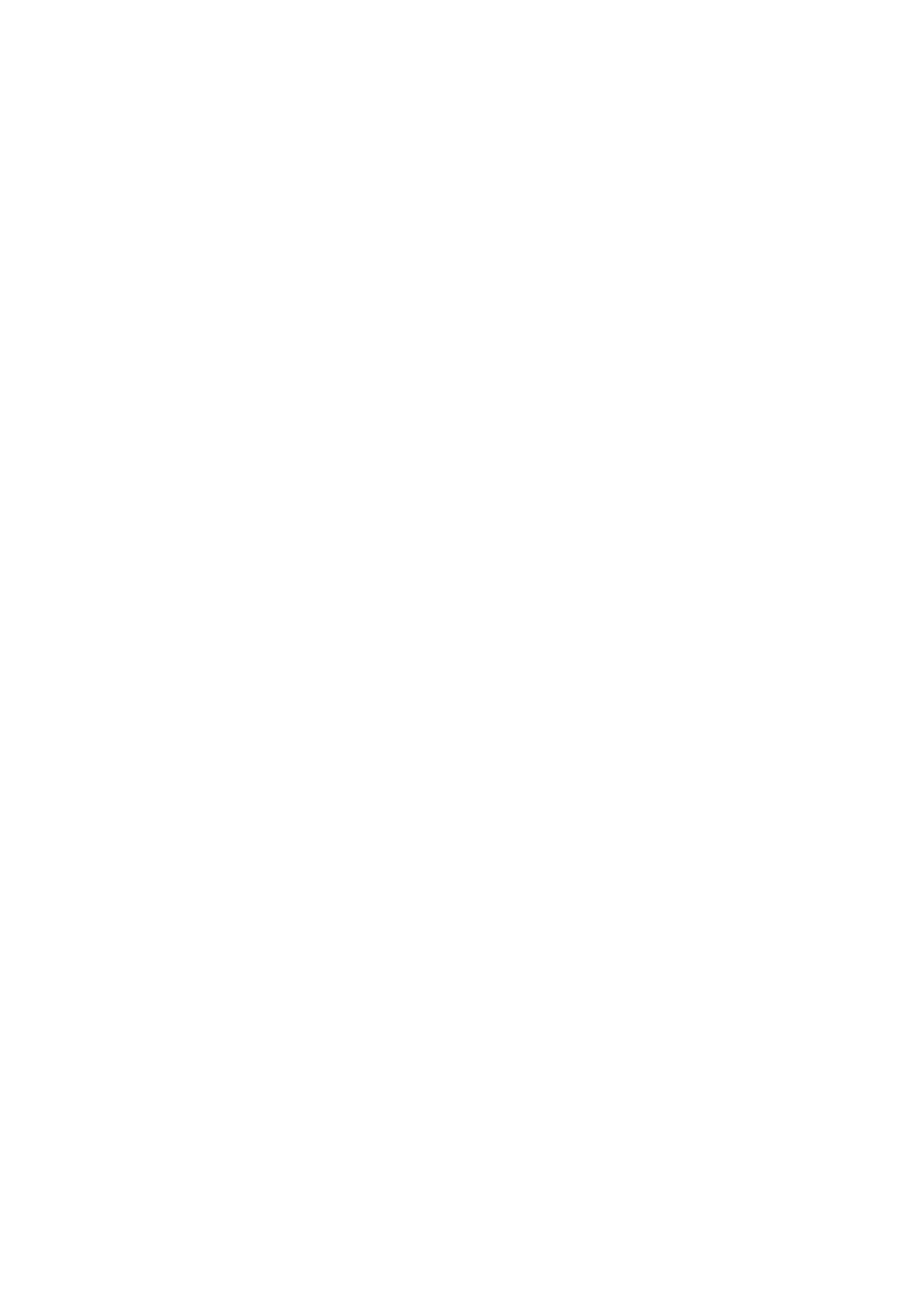

## **Criminal Code Amendment Regulation 2013 (No 1)**

**Subordinate Law SL2013-10** 

made under the **[Criminal Code 2002](http://www.legislation.act.gov.au/a/2002-51/default.asp)**



*Note* The naming and commencement provisions automatically commence on the notification day (see [Legislation Act,](http://www.legislation.act.gov.au/a/2001-14) s 75 (1)).

Authorised by the ACT Parliamentary Counsel—also accessible at www.legislation.act.gov.au